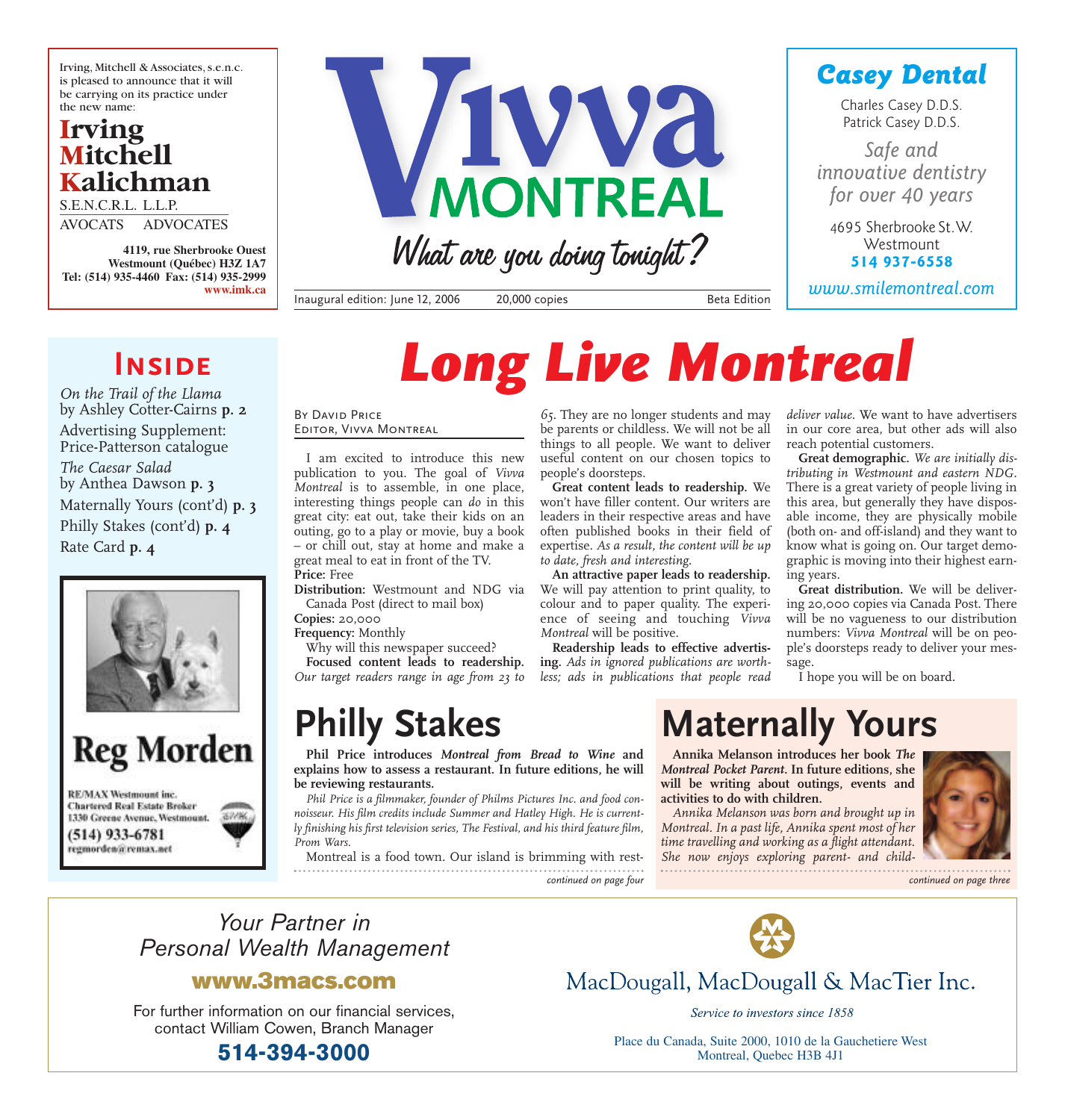## **On The Trail of The Llama**

**Ashley Cotter-Cairns writes about hiking with llamas. Ashley will be writing similar features for** *Vivva Montreal***. He now lives in Montreal and his future topics will be closer to home.**

*Ashley is a freelance writer from England currently residing in Hudson. He has written for a number of publications, including* In Camera *magazine,* UK Maxim*,* TheNet*,* International Traveller*,* Business Life *and* En Route*. In collaboration with his wife, Carolina Pla, he has also written and sold a screenplay,* The Witch and The Famous*.*

Many experiences are so oversold by hype that they're inevitably disappointing when our turn comes to enjoy them. But when my friends Richard and Caroline booked me a llama trek for a Christmas present, I truly had no idea what to expect. As outdoor activities go, it must be among the most obscure.

My prior knowledge of llamas was limited to the fact that they were a bit like camels (hence the generic term for llamas, camels and other close relatives, 'camelids'), only smaller, and that Monty



#### *Available this Spring!*

Yummy in my Tummy – creating a lifetime of good eating habits from your baby's first bite. A complete DVD on introducing solid foods from 6-12 months plus a handy reference guide.

From the Montreal-based makers of the award-winning newborn care DVD Bringing Baby Home.

**Both available at www.liandrea.com**

Python once did a musical llama sketch in Spanish (fans may recognize the headings throughout this article). Oh, and that no-one had named a brand of cigarettes after them. In fact, when it comes to

infamy, their cousins the camels hold all the aces.

With vague visions of star-spangled desert scenes, dusky maidens in harems and scimitarwielding eastern princes (those camel clichés are hard to shift once they're embedded), I jumped into the car and headed for the South Downs, just outside Worthing in East Sussex on the south coast of England. Having misjudged my

journey time, I was the last to arrive, and everyone else had begun bonding with their llamas by the time I'd changed into my walking boots.

#### *The Llama is a Quadruped*

I hadn't expected the South Downs to have spontaneously turned into desertland, and I wasn't disappointed: lush green hills rolled gently into the distance. It was a perfectly normal semi-rural scene, apart from the line of camelids snuggled up to and gently munching on the hedge.

Their natural home is Peru, where they are herded across the mountains and hills, so the South Downs must feel like a holiday home. Standing about head height, the size of an average pony, say, llamas are sort of halfway between a camel and an ostrich, without the feathers of course. They are extremely hairy creatures. Imagine the big beards of rock band ZZ Top with four legs ending in softly squidgy cloven hooves and you're on the right track.

My llama was called Timmy, quite possibly the first Peruvian Timmy in history. Despite sharing a name with such ill-fated Englishmen as Henman and Flowers, both English sporting stars des-

tined to be also-rans on the world stage, Timmy was the leader of the ten llamas taking part in our trek.

As Timmy's companion for the day, this created a responsibility for me: the other llamas would not overtake their hairy mentor, and would follow his every footstep with an unstinting dedication that Conservative political party leaders would kill for. The weight

of llama eyes upon my back was quite unsettling.

#### *They Live in Big Rivers like the Amazon*

Llamas are everything that camels are not. Too small to carry humans, but happy to shoulder our lunches and the first aid kit, the serene and strangely silent animals plodded off into the muddy woodland, leading and being led by humans seemingly at random. Occasionally they'd hum in a kazoo-like fashion to one another while waiting to walk on, but trekking alongside a llama was a far cry from movie scenes of screeching, spitting camels being whipped and bullied into submission by their handlers.

You just don't see llamas starring in blockbuster films, and it's probably because they're not dramatic enough. Shame.

After about half an hour, something disturbed Timmy and he stopped. Dead. This at least llamas and camels share: they can be stubborn as hell when they don't want to move. At once, a llama grid-



lock developed behind us, as the best efforts of our camelid-loving hostess, Jennifer Spooner, and my hopeless cajolery failed to goad Timmy into action.

Finally, either whatever upset him disappeared, or he decided we'd suffered enough, and Timmy continued leading us to our picnic place.

This is about as stressful as llama trekking gets.

#### *Llamas are Bigger than Frogs*

During our meal break, I chatted to some of the other trekkers. My friend Richard's sense of humour (he was the guy who got me involved in bungee flying some time ago) is slightly warped: 'Just imagine the people you're going to meet, people who actually want to walk llamas!'

Well, any idea of tree-hugging bean curd-eaters was quickly dismissed. The couple walking the llama behind mine were in publishing. They'd been trekking before, and had actually requested the same llama as the first time, a white animal named Kathmandu. This turned out to be a mistake, as the poor beast had put on lots of weight since their last visit and had to be half-dragged up the steep bits.

The mood of the day was somewhat spoiled, when on our return to the car park, several trekkers discovered that their cars had been broken into and valuables plundered. As the humans fussed and fretted, tallying their losses and informing the police, the llamas stood impassive, staring at the sunset and humming quietly to one another.

It's plain to me that, no matter what its other strengths or weaknesses, a llama would never break into your car.



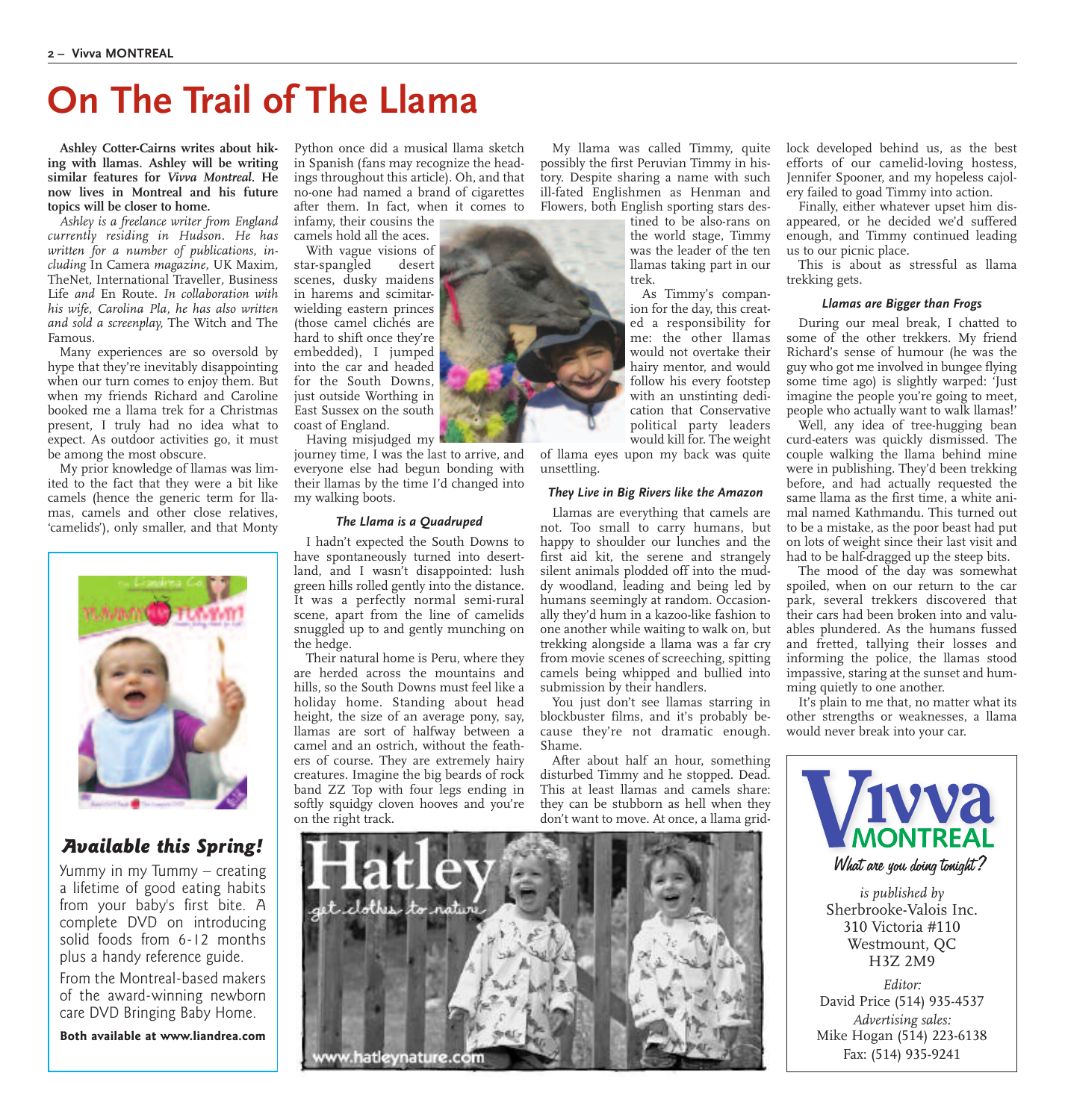#### **IN BOOKSTORES NOW.**



*The latest thriller by bestselling author Sheila Kindellan-Sheehan.*

*Detective fiction – Montreal-style by Peter A. MacArthur*



#### **IN BOOKSTORES NOW.**



*The indispensable guide for Montreal parents by Annika Melanson*

*A restaurant guide for everyone by Phil, Carola and David Price*





It's not easy being a parent. There's always something new to learn with every age and stage. Bringing Baby Home is the ultimate baby care video. It won a prestigious Parents' Choice Approved Seal in 2005. The perfect baby shower gift helps expectant parents navigate more than 100 topics on baby care. Reality DVD for parents-to-be!

## **The Caesar Salad**

**Anthea Dawson explains the origins of the Caesar salad. She will be writing about recipes, cooking and ingredients.** *Anthea grew up in Montreal and stud-*

*ied film at the University of Toronto. After toiling in the film world, she found her calling while studying in Florence. She subsequently completed the professional chef's degree at the Cambridge School of Culinary Arts in Cambridge, Mass. and went to work at the Sel de la Terre, a provincial French bistro in Boston. She is currently the executive chef at Simply Wonderful, a catering firm that specializes in everything from small dinner parties to weddings and cooking classes.*

In studying the history and origins of recipes, most people would be very surprised to learn where and how some of their all-time classic favourites came into being. Misconceptions and assumptions surround so many dishes. A prime example of these misconceptions can be drawn from the all-time classic American recipe, the Caesar salad, often assumed by many to have originated in Italy and named after Julius Caesar. In truth, the world famous salad that graces the menus of countless restaurants across the country and the world over, originated in Tijuana, Mexico. Stories of the recipe's origin vary in small details, but the historians have traced the salad's roots back to July 4th weekend, 1924, to a small restaurant in Tijuana named Caesar's Place, that often attracted the rich Hollywood crowd eager to head south for the holiday and escape the strict Prohibition laws of California. Owners and brothers Caesar and Alex Cardini (an Italian air force veteran) were horrified to discover that, after a long weekend of wining and dining their guests, their cupboards were empty – yet the guests were still there. With little left but lettuce, eggs, dry bread, Parmesan cheese, garlic, olive oil, lemon juice and

*friendly Montreal with her two-and-a-half year old daughter, Amel (pictured here at 10*

*Maternally Yours... continued from page one*

Being a parent is a tough job. Luckily for all involved, children are worth every moment of the hard work you put into them. Everyone who has had a baby knows just how much preparation is involved in the entire process. From finding an obstetrician, decorating the nursery, signing up for pre-natal classes, all the while trying to keep your sanity and composure, expecting a child is the most difficult job you'll ever have! And that's just the beginning. Once the baby is born,

*weeks).*



pepper, Alex used his imagination and put together what would later become the most famous salad in the world. 'Take everything to the table,' he said, 'and make a ceremony of fixing the salad. Let guests think they're having the specialty of the house.' He believed that if he gave the people a good enough show, they would never realize it was only salad – and he was right. Diners flocked to Tijuana, craving the new and astonishing dish. And so was born the infamous Caesar salad, originally called the Aviator Salad, but later renamed by Alex in honour of his brother.

Tracing the recipe throughout the decades since its birth in 1924 reveals that little has changed from the original concoction that Alex Cardini threw together that day. With the exception of the addition of anchovies and Worcestershire sauce (it is disputed whether they were in the original recipe or not), the Caesar salad has remained essentially intact until the mid 90's. By examining the preceding recipes, it is interesting to compare and contrast their similarities and differences. One of the most apparent common traits between all major examples is

it is important to be aware of what resources are available to you and your little one. But how does one go about finding these things? Between all of the excitement of expecting a baby and hormones raging out of control, I hadn't a clue whether I was coming or going. Daycare, schools, activities, therapy… the list of children's needs and wants are endless, and figuring out where to start is daunting at minimum. But where do you start? If this question and these feelings have come to mind, then this book is for you.

This book is a directory. The aim is to provide pregnant women, parents and

that each stresses the showmanship of the salad, either by suggesting in the instructions to prepare the salad right in

front of the guests, as Cardini himself did, or by blending the dressing directly into the salad bowl to make sure every inch of the romaine lettuce is smothered in it. The earlier recipes for the dressing all follow similar ingredients and proportions, with the exception of the addition of

the Dijon mustard. Strangely, the mustard appears in Cardini's original recipe and then disappears until the late 80'smid 90's; this can probably be explained by the desire for more prominent flavors amongst the increasing gourmet-savvy public, as well as by the fact that the mustard adds another emulsifying agent to the dressing, making it easier to store for later uses. Another obvious change that occurred throughout the 90's is the focus on health. Not only did serving size and calorie counting become commonplace amongst all cookbooks of this era, but also the suggestion of healthier alternatives to the typically fatty ingredients. The addition of anchovies is also somewhat tenuous in current recipes, with many offering substitutions of anchovy paste, or just salt to accommodate the rising number of vegetarians in the world today. Standard Caesar salad recipes in restaurants today show a great change, with additions such as grilled chicken, shrimp, and tuna, and even blue cheese. It is a true indication of how much we all love an old classic, but crave a little bit of a modern twist.

Cardini's Caesar salad is just one of thousands of recipes that have changed throughout the years, from their birth to their current form. This all-time American favorite is bound to persist on menus for decades, if not centuries, to come, and one can only imagine how it will further evolve.

child caregivers with one convenient source of information for all of your needs. I have not been able to personally verify the quality of each product or service, therefore inclusion in itself is not an endorsement. It is also important to mention that I am not an expert on parenting or a health professional and that any opinions expressed in this book are just that: opinions. I do hope that this directory is a useful tool to all the Montreal parents out there.

I hope this book offers some guidance to help you along the way as you determine what works best for you and your little one.